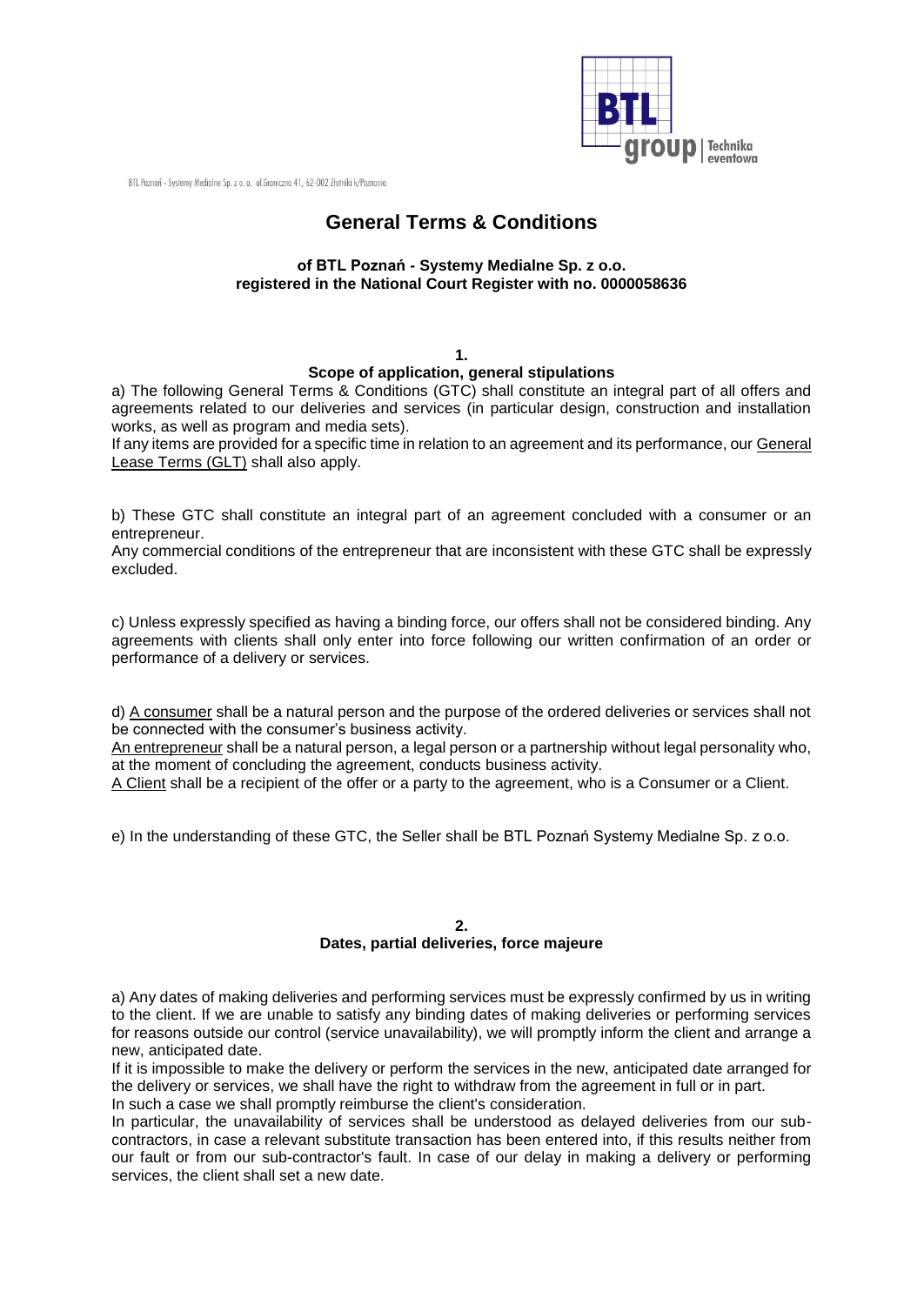

BTL Poznań - Systemy Medialne Sp. z o. o. ul.Graniczna 41, 62-002 Złotniki k/Poznania

b) We reserve the right to make partial deliveries and to perform partial services. Such partial deliveries and performance of services shall be performed and settled separately.

c) Any manifestations of force majeure, including at our suppliers, shall exempt us, for the duration of disruptions and to the extent our business activity is affected, from the obligation to make deliveries and perform services.

Such occurrences shall give us the right to withdraw from the agreement in full or in part, with no obligation to pay any compensation to the client.

For the purpose of these GTC, force majeure shall be understood as any extraordinary, external, unforeseen and unpreventable occurrence, including wars, strikes, lockouts, shortages of raw materials and energy and the resulting disturbances in activity and in traffic, resolutions of state authorities, including cases where business activity is rendered unprofitable for foreseeable periods, as well as gusts of wind exceeding speeds of 14m/s, serious, documented sicknesses, road blockades, traffic accidents with the participation of individuals and equipment of BTL Poznań Systemy Medialne Sp. z o.o.

### **3.**

### **Shipment, packaging, risk, insurance**

a) The goods shall be delivered only in standard packaging. If a delivery is made at the entrepreneur's request to a location different than the place of performing services, the risk shall be passed to the carrier upon the transfer of the goods, or to the client, if the goods are loaded onto the client's own vehicles.

This shall also apply to a situation where a delivery with free-of-charge transport has been arranged or a delivery with our own means of transport.

Unless agreed otherwise, the delivery route and the means of transport shall be at our discretion.

If a shipment is delayed for reasons attributable to the client, the risk shall be passed to the client on the day of informing about the readiness of the goods for shipment.

b) The client shall report any damage that occurred during the transport directly to the carrier, promptly after identifying them, on time specified for such notifications; the client shall also report such damage to us.

This stipulation shall not limit the consumer's rights with regard to filing complaints for defects.

c) Transport insurance and other insurance agreements are concluded at the client's express request and at their cost.

## **4. Issuing invoices, payments**

a) Unless otherwise agreed in a specific agreement, the consideration for the deliveries made by us and for the services performed by us shall be due immediately and the amount specified on the invoice shall be paid within 14 days from the day of delivery or pick-up.

Clients who are Entrepreneurs may not offset any of their receivables.

b) We are not obligated to accept any checks or bills of exchange. Any checks or bills of exchange may only be accepted to satisfy obligations, but only with our express consent.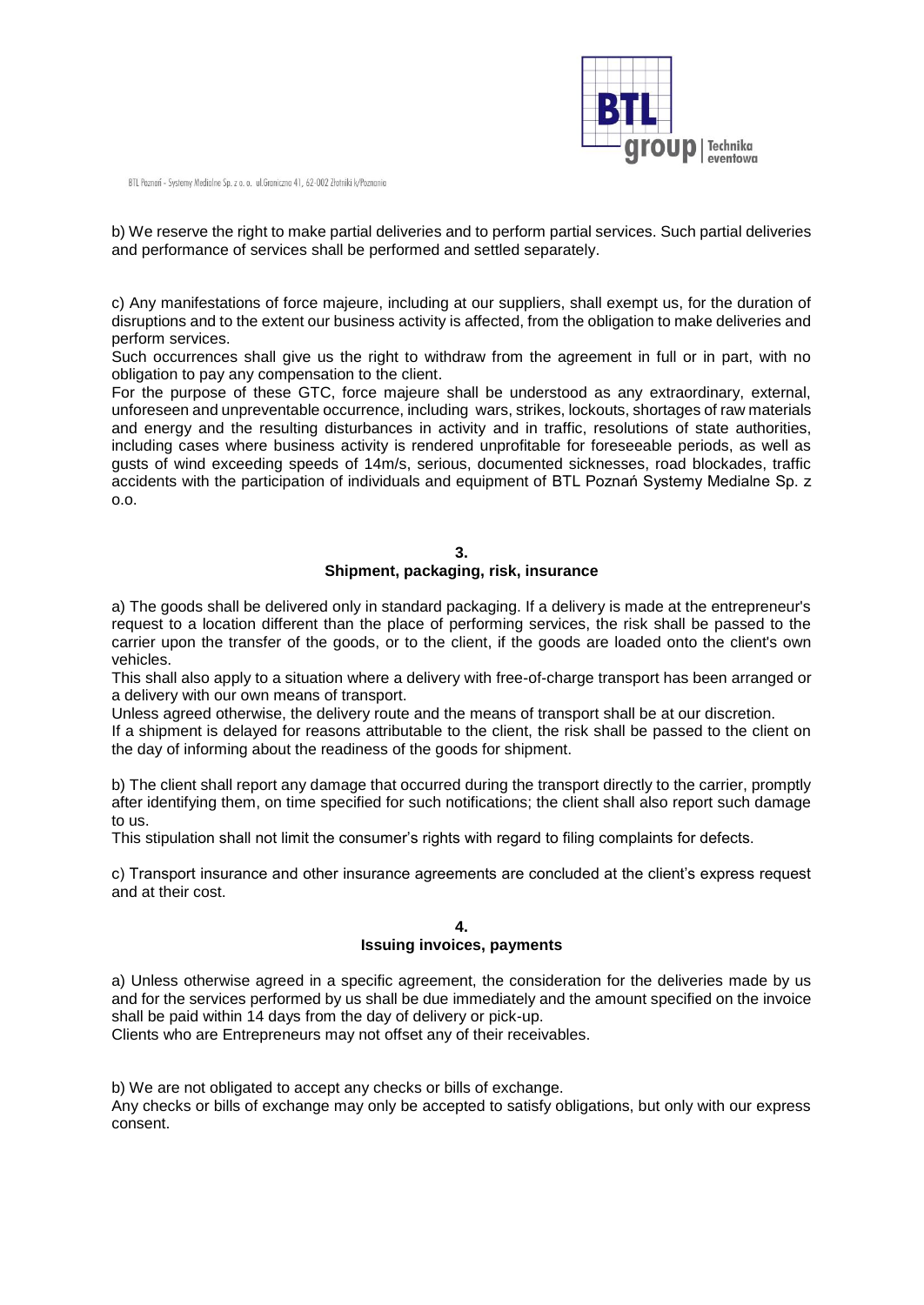

#### BTL Poznań - Systemy Medialne Sp. z o. o. ul. Graniczna 41, 62-002 Złotniki k/Poznania

c) If a client falls behind with any payments that they are obligated to make, we shall have the right, without any prejudice for pursuing further damages, to charge default interest at a maximum rate specified in Art.  $359 \text{ s}$  2<sup>1</sup> of the civil code.

d) In case of any doubts as to the client's solvency, and in particular if the client falls behind with the payment of any due receivables towards us, we shall have the right, without any prejudice for further claims, to demand down payments or other collateral for any subsequent deliveries or services, and to alter the agreed payment terms.

e) We reserve the right to transfer any receivables from a debtor who is an Entrepreneur, without their consent, to a third party.

#### **5. Liability for damage, compensations, limit of liability**

a) The client shall inspect our deliveries and services upon receiving them, and in particular to have them tested in terms of operation, and shall promptly report any visible defects in writing, providing details for the individual defects, no later than after 1 day after receiving them. The client shall confirm the time and date of finding a defect.

b) The Parties have excluded the Entrepreneur's rights under statutory warranty.

c) If the sold goods are defective, the consumer may demand to have the goods replaced with ones that are free from defects or to have such defects repaired.

The Seller shall replace any defective goods with goods that are free from defects, in reasonable time and without undue inconvenience for the consumer.

The seller may refuse to satisfy the consumer's demand, if making the defective goods compliant with the agreement in a manner chosen by the consumer is impossible or would result in excessive costs, as compared to another, possible manner of achieving compliance with the agreement.

d) If the consumer demanded to have the goods replaced or the defects repaired, or submitted a representation about reducing the price, specifying by how much the price is to be reduced, and the seller failed to address this demand within fourteen days, it shall be understood that such a demand has been deemed unjustified.

e) In case of transactions with entrepreneurs, the liability for any defects not reported within the specified time, as specified in Item 5 a) shall be excluded.

f) Unless otherwise specified in the agreement, the scope of our liability in relation to entrepreneurs shall be limited to intentional fault or gross negligence.